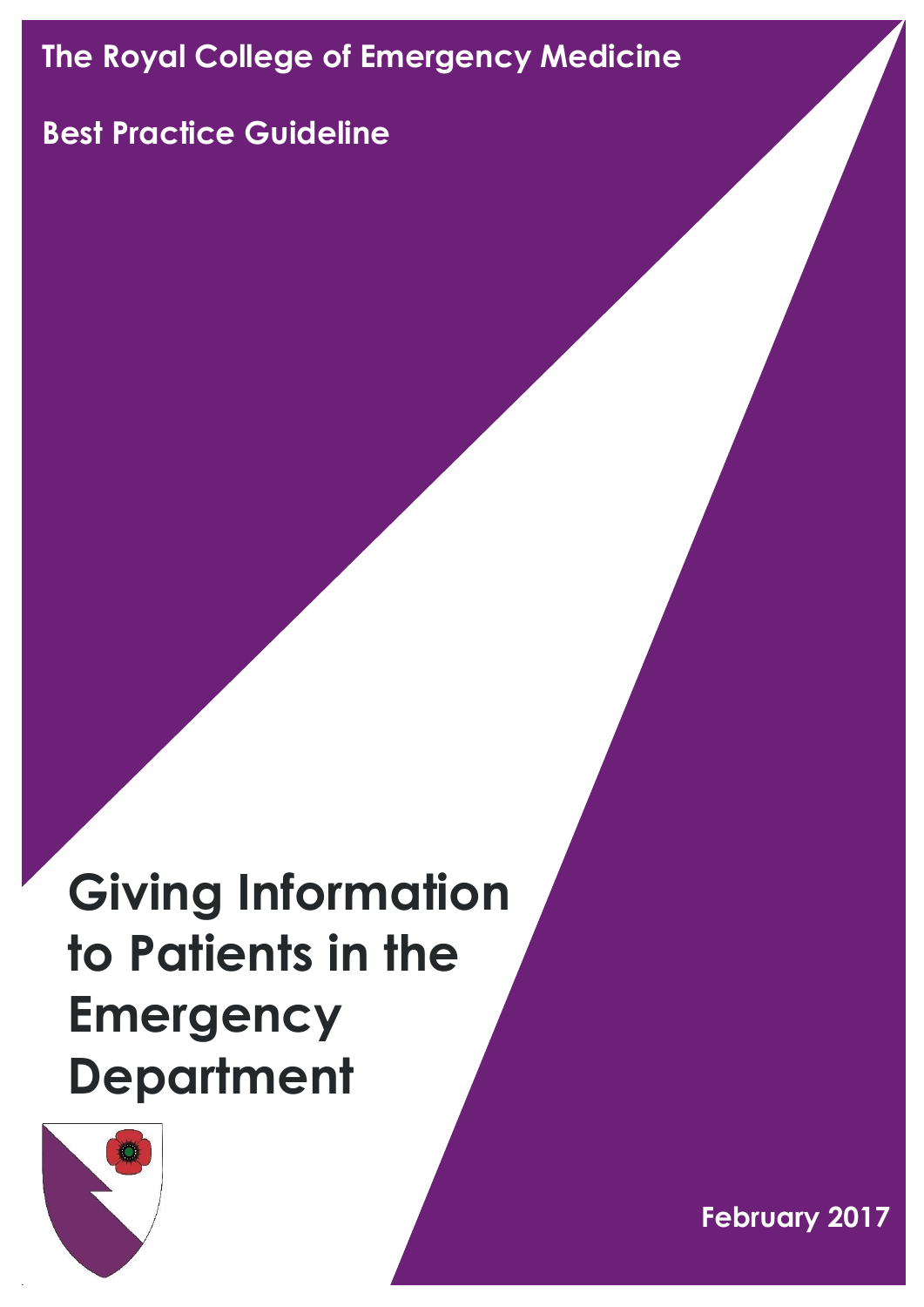### **Summary of recommendations**

- **1.** All patients should be given regular verbal advice during their time in the Emergency Department (e.g. of the interventions that are occurring, and the rationale for these).
- **2.** Discharge advice should be available in a format that is appropriate for the patient, and quality of the writing and production should be high (i.e. printed and legible). All patients should receive discharge advice in both written and verbal formats, and this should be documented in the clinical record.
- **3.** Written advice should be freely available and it is helpful to have standard advice openly accessible to everyone on the organisation's internet site, as well as openly available in printed format within the department.
- **4.** 'Welcome to the Emergency Department' advice should be available that includes
	- A description of the patient journey through the ED
	- Advice about refreshments, and eating and drinking
	- Advice about smoking and mobile phone use in the ED
	- Advice about property and valuables
	- Advice about information governance structures (e.g. informing health visitor of child attendances)
	- Advice about transport home/admission to hospital
	- Advice about how to raise concerns
- **5.** Generic discharge information, made bespoke appropriately, should be given; this should include
	- Advice about pain relief and prescriptions given by the ED
	- Advice about fitness to work and fitness to drive
	- Further appointments and follow-up arrangements
	- Injury or illnesses specific information (often on a separate leaflet)
	- Advice about symptoms or signs that should prompt further assessment
	- Contact information for both the ED and patient advice/liaison service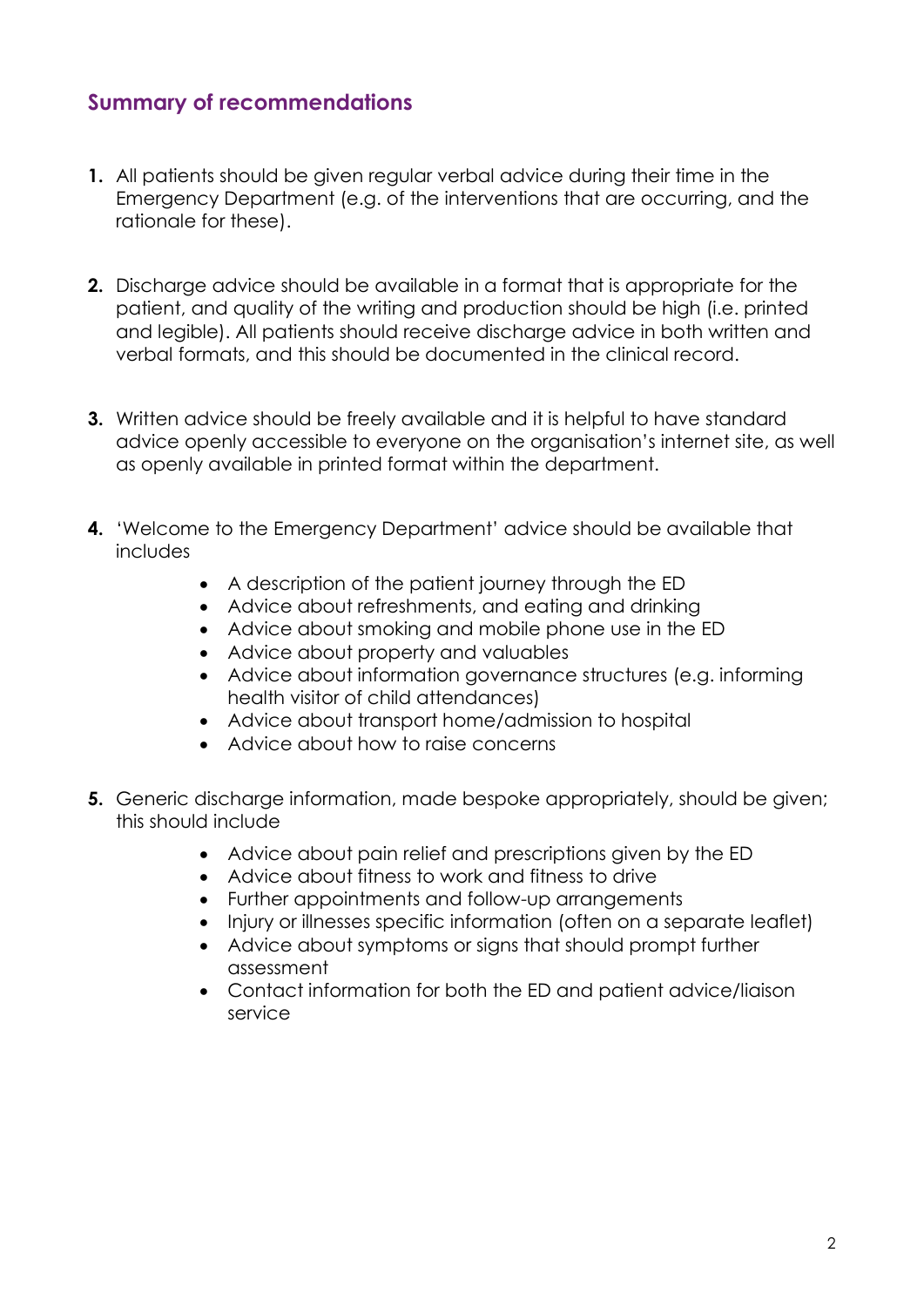# **Scope**

This guideline is written to cover the basic requirements for provision of information to patients in Emergency Departments in the United Kingdom. It covers advice that should be available both when the patient attends, during their time in the department, and when they leave the ED.

#### **Reason for development**

The guideline was developed to set standards for patient information, as the subcommittee had concerns about variability in practice. It was thought that clarity of guidance would improve patient experience, through emphasis on the need for, content and quality of information provided to patients.

# **Guidance**

It has been long-appreciated that recall of medical information is not complete, and that advice and instructions are more likely to be forgotten than other information (1) . Many elements have an effect on recall, including the communication skills of clinicians (2) .

It is also appreciated that provision of written information is effective in increasing patient recall, improving clinical management and patient satisfaction (3) . Consequently, provision of written information is often a key feature of efforts to inform patients, and enhance patient involvement (4) .

Given the anxiety for patients presenting to an ED, and the environment of a typical ED, it is perhaps not surprising that these findings have been replicated specifically in the Emergency Department setting<sup>(5)</sup>, especially with regard to postdischarge care and lack of recall (6). These findings support the use of providing written information in addition to the verbal advice given by clinicians.

The simplest method of providing advice is probably with the provision of patient information leaflets. Many departments have condition specific leaflets for the more common conditions, and these should be offered to all patients with these conditions. The use of alternative formats such as audio and video recordings, while being effective (3), do require a certain amount of resourcing, both for production and distribution.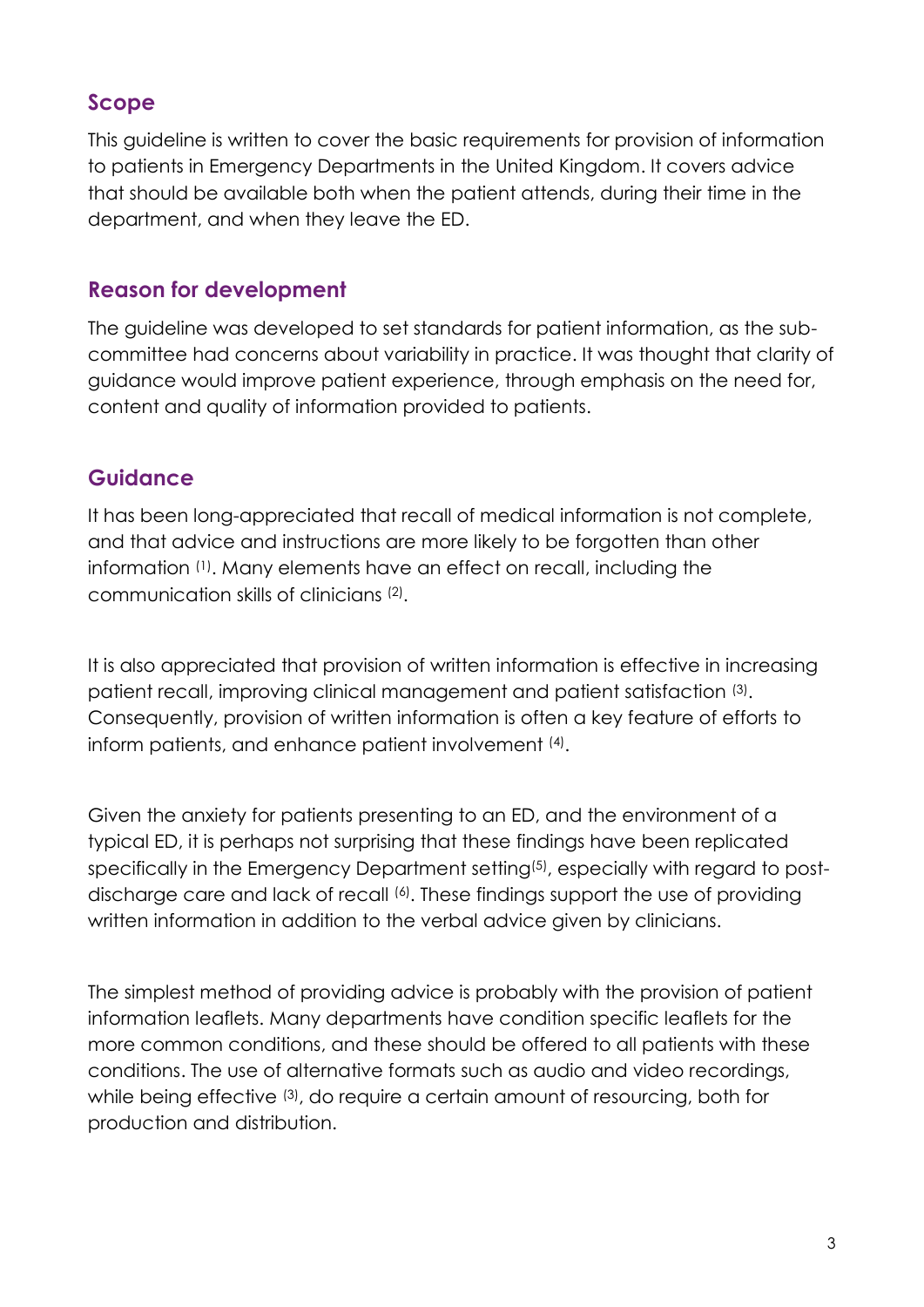Patient information leaflets should be produced that are clearly written and 'professionally' presented, and in accordance with the organisation's standards for publication. There is some evidence that leaflets produced may be written in language that lacks clarity and is inappropriate to the target audience, and that this affects information recall (5). It is good practice to include patient representatives in the writing of these leaflets.

Advantage could be taken for health promotion and health education within these leaflets (e.g. first aid advice in wounds and burns advice leaflets, advice about alcohol and drug misuse), but the key pieces of information suggested by the evidence above are the key treatment points, and follow up advice/plans. In terms of patient safety, advice about symptoms and signs that would require further assessment should also be included. One method could be to have a generic discharge leaflet that the clinician and the patient review and make bespoke at discharge (this also serves as an 'aide memoire' or checklist for both parties.

A proforma leaflet covering the points in the recommendations could be handed at arrival, and amended by the discharging clinician in conjunction with the patient, thus reducing the number of leaflets.

Generic advice that could also be included is: driving advice, advice about fitness to return to work, pain control/prescription advice, and follow up arrangements.

Contact details for the ED and the organisations' patient advice and liaison service should also be included.

It is important to increase availability of patient information. Many organisations publish all the advice sheets on their website, and this may be the most appropriate format for some patients (additionally it has the benefit of reducing printer material). However, these formats are not suitable for all patients, and paper based versions are required. Whilst there is no evidence to support the open access to patient information leaflets in ED, as many such leaflets are available on the internet, it seems that some form of open access for patients to paper based leaflets should be adopted.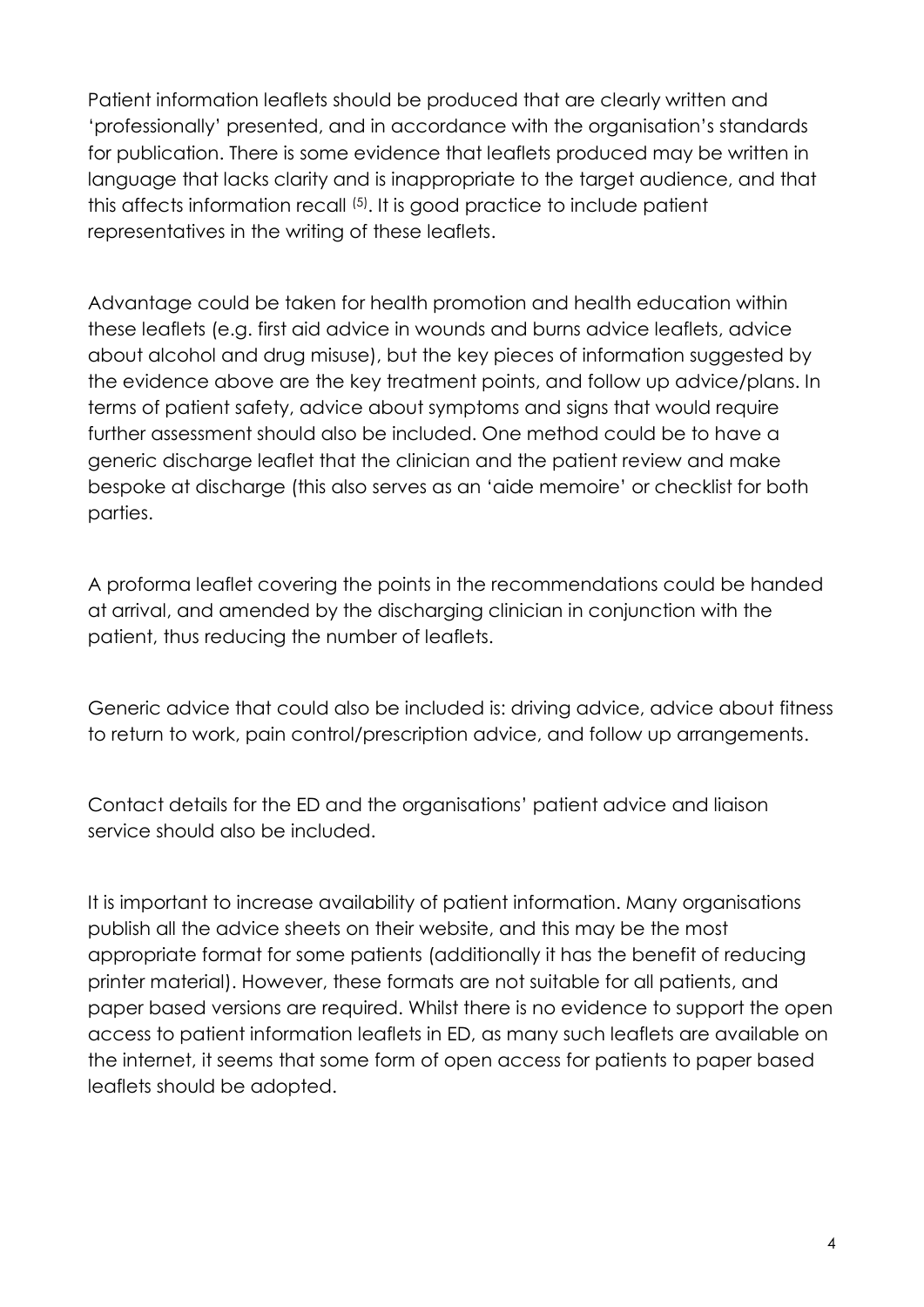The clinician treating the patient has responsibility for the information given to patients; hence the clinician should read and agree with the information leaflets. If using resources that have not been approved by their employing organisation, care should be used. For many less common conditions, it might be appropriate for the organisation to review and 'endorse' information leaflets produced by outside organisations; however there are issues including validity and copyright to be considered. Documentation, within the clinical record, of the provision of advice leaflets is good practice.

When something goes wrong with patient care, a statutory and ethical duty of candour exists; clinicians must explain what has occurred, apologise, the likely effects, the actions that will be taken (both clinically now, and investigations later). Good availability of Patient Advice and Liaison Service (PALS) leaflets is advised.

In summary, standardisation of written information and an emphasis of provision of this information to patients has the effect of improving recall of information about treatment, and has a positive effect on patient satisfaction.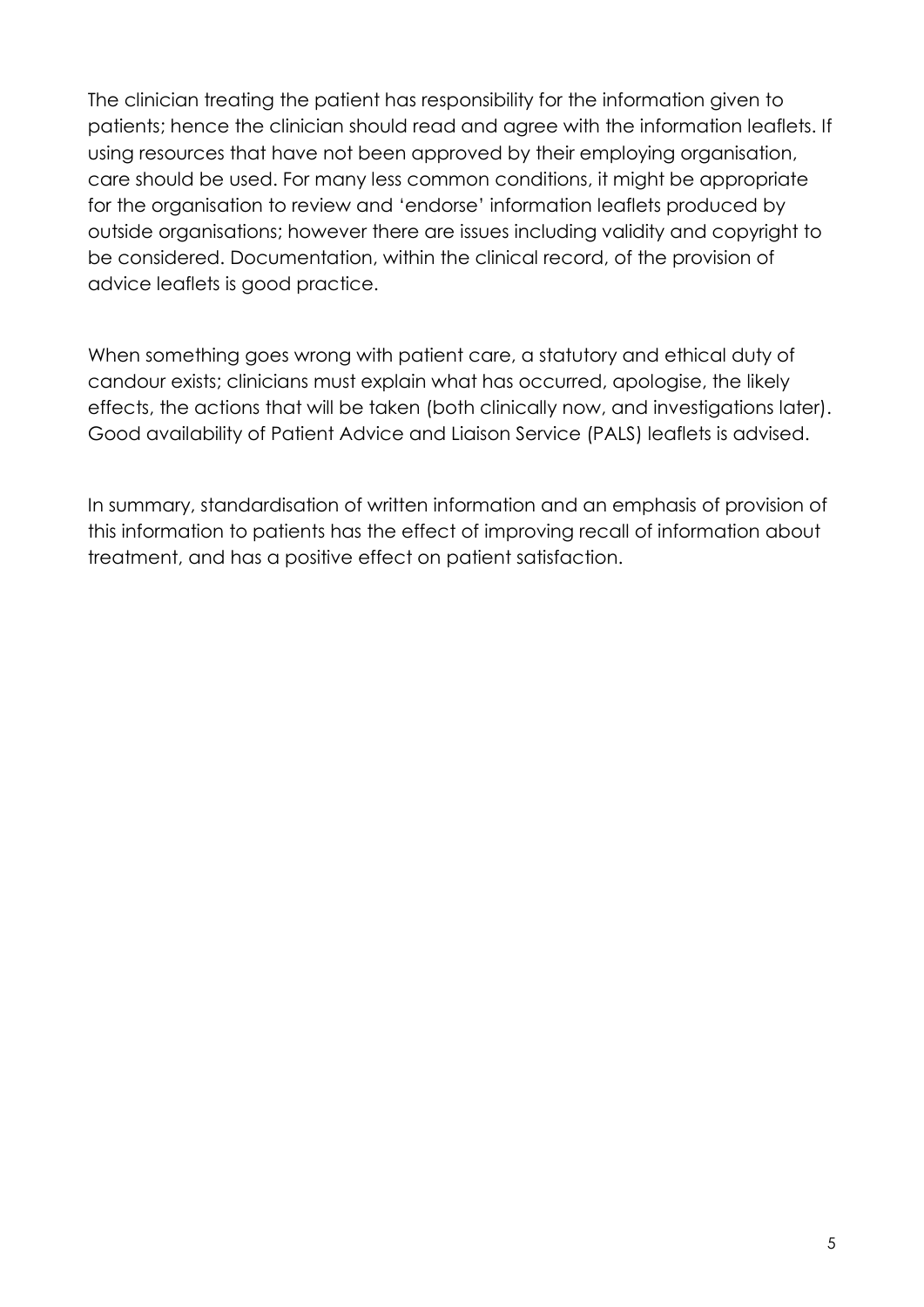## **Authors**

Simon Smith, Emergency Department, Oxford University Hospitals NHS Trust Ed Norris-Cervetto, Emergency Department, Oxford University Hospitals NHS Trust

First published in February 2017

#### **Acknowledgements**

The RCEM QEC Best Practice Subcommittee members.

#### **Review**

Usually within three years or sooner if important information becomes available.

#### **Conflicts of Interest**

None declared.

#### **Disclaimers**

RCEM recognises that patients, their situations, Emergency Departments and staff all vary. This guideline cannot cover all possible scenarios. The ultimate responsibility for the interpretation and application of this guideline, the use of current information and a patient's overall care and wellbeing resides with the treating clinician.

#### **Research Recommendations**

Research into of the utility of Patient Information leaflets from a patient perspective, and the safety benefits. Further study into the environmental costs of, and minimisation of these.

## **Audit standards**

Audit of percentage of patients receiving advice leaflets.

#### **Key words for search**

Patient advice, patient information, Emergency Department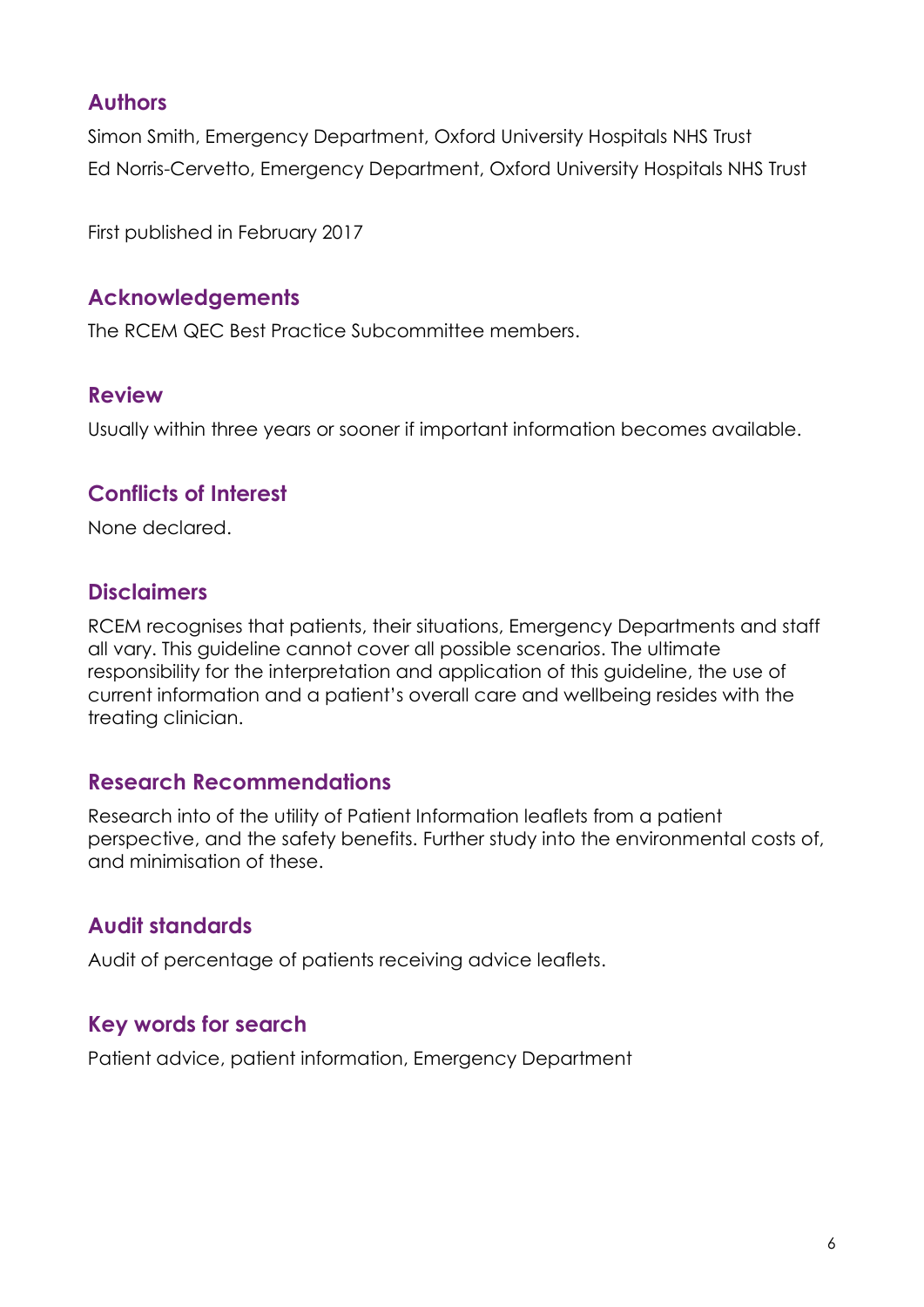# **Appendix 1**

#### **Methodology**

Where possible, appropriate evidence has been sought and appraised using standard appraisal methods. High quality evidence is not always available to inform recommendations. Best Practice Guidelines rely heavily on the consensus of senior emergency physicians and invited experts.

#### **Evidence Levels**

- 1. Evidence from at least one systematic review of multiple well designed randomised control trials
- 2. Evidence from at least one published properly designed randomised control trials of appropriate size and setting
- 3. Evidence from well designed trials without randomisation, single group pre/post, cohort, time series or matched case control studies
- 4. Evidence from well designed non experimental studies from more than one centre or research group
- 5. Opinions, respected authority, clinical evidence, descriptive studies or consensus reports.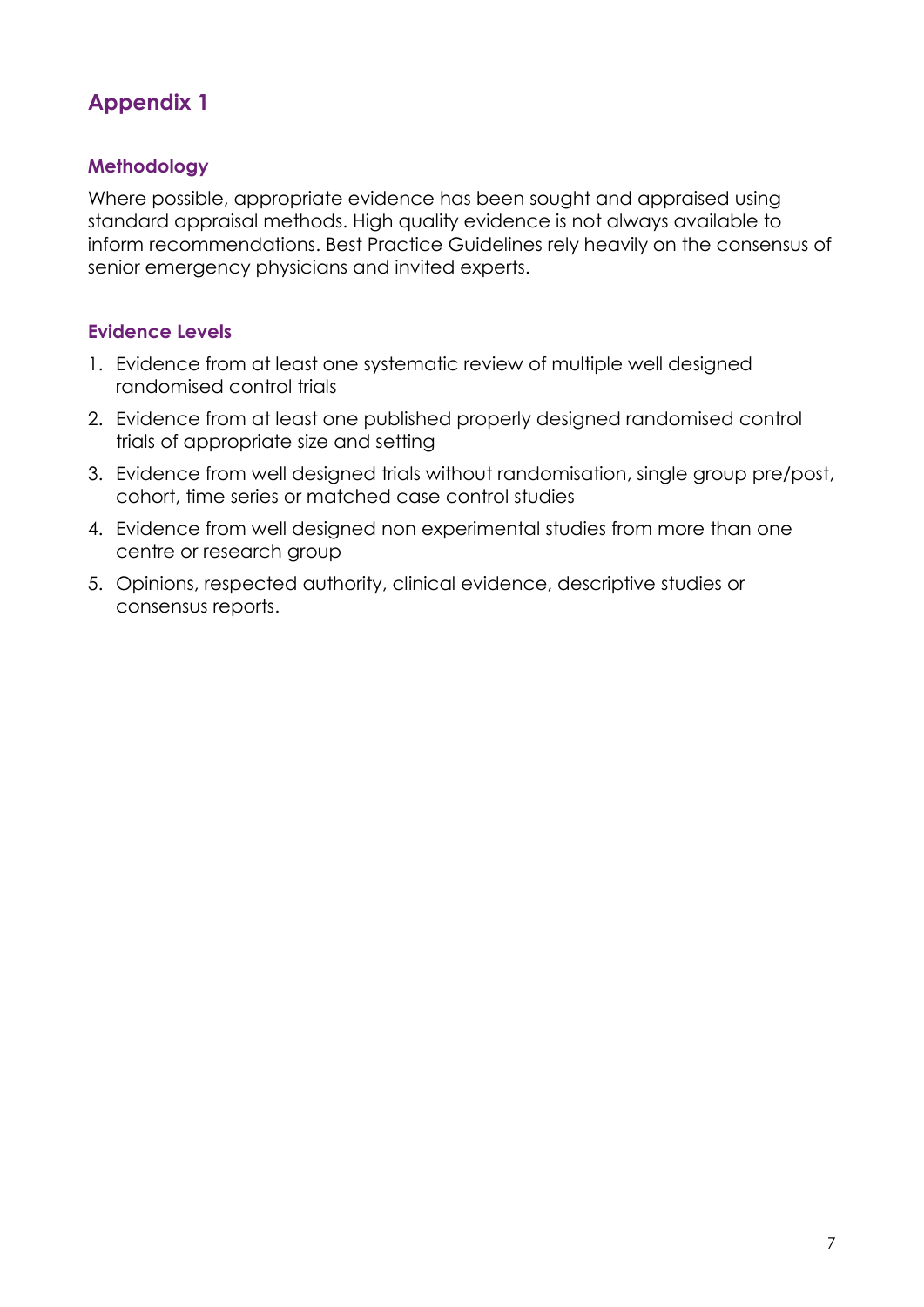# **Appendix 2**

Examples of Advice leaflets are available on the Royal College of Emergency Medicine [website.](http://www.rcem.ac.uk/RCEM/Quality_Policy/Clinical_Standards_Guidance/External_Guidance/RCEM/Quality-Policy/Clinical_Standards_Guidance/External_Guidance.aspx?hkey=058e57a2-8faf-4f63-867e-142a4826ce34)

**Example of DISCHARGE patient information leaflet usage in a large Emergency Department (c.80,000 attendances p.a., audited by authors)**

| <b>Information leaflet</b>                | Number required per day  | <b>Notes</b> |  |
|-------------------------------------------|--------------------------|--------------|--|
| <b>Generic leaflets</b>                   |                          |              |  |
| Welcome and discharge                     | For all patients (c.230) |              |  |
| Alcohol and drug advice                   | 3                        |              |  |
| Domestic violence                         | Not Known (NK)           |              |  |
| <b>GUM</b> advice                         | NK                       |              |  |
| Driving advice                            | <b>NK</b>                |              |  |
| Treatment advice: non- condition specific |                          |              |  |
| Wound care                                | 18                       |              |  |
| Analgesia                                 | 35                       |              |  |
| Sedation                                  | $\overline{2}$           |              |  |
| Sling (broad and high)                    | $\overline{7}$           |              |  |
| Walking aids                              | 6                        |              |  |
| Neighbour strapping                       | $\overline{4}$           |              |  |
| Plaster advice                            | 15                       |              |  |
| VTE prophylaxis                           | 5                        |              |  |
| Soft tissue injury                        | 20                       |              |  |
| <b>Condition specific advice: trauma</b>  |                          |              |  |
| Ankle sprain                              | 20                       |              |  |
| Calf sprain                               | $\mathbf{1}$             |              |  |
| Post-concussion syndrome                  | 1                        |              |  |
| Chest injury                              | 3                        |              |  |
| Neck sprain                               | 3                        |              |  |
| Head injury                               | 15                       |              |  |
| Mallet injury                             | Sporadic                 |              |  |
| <b>Burns</b>                              | $\overline{2}$           |              |  |
| Shoulder injury                           | 3                        |              |  |
| Knee injury                               | 3                        |              |  |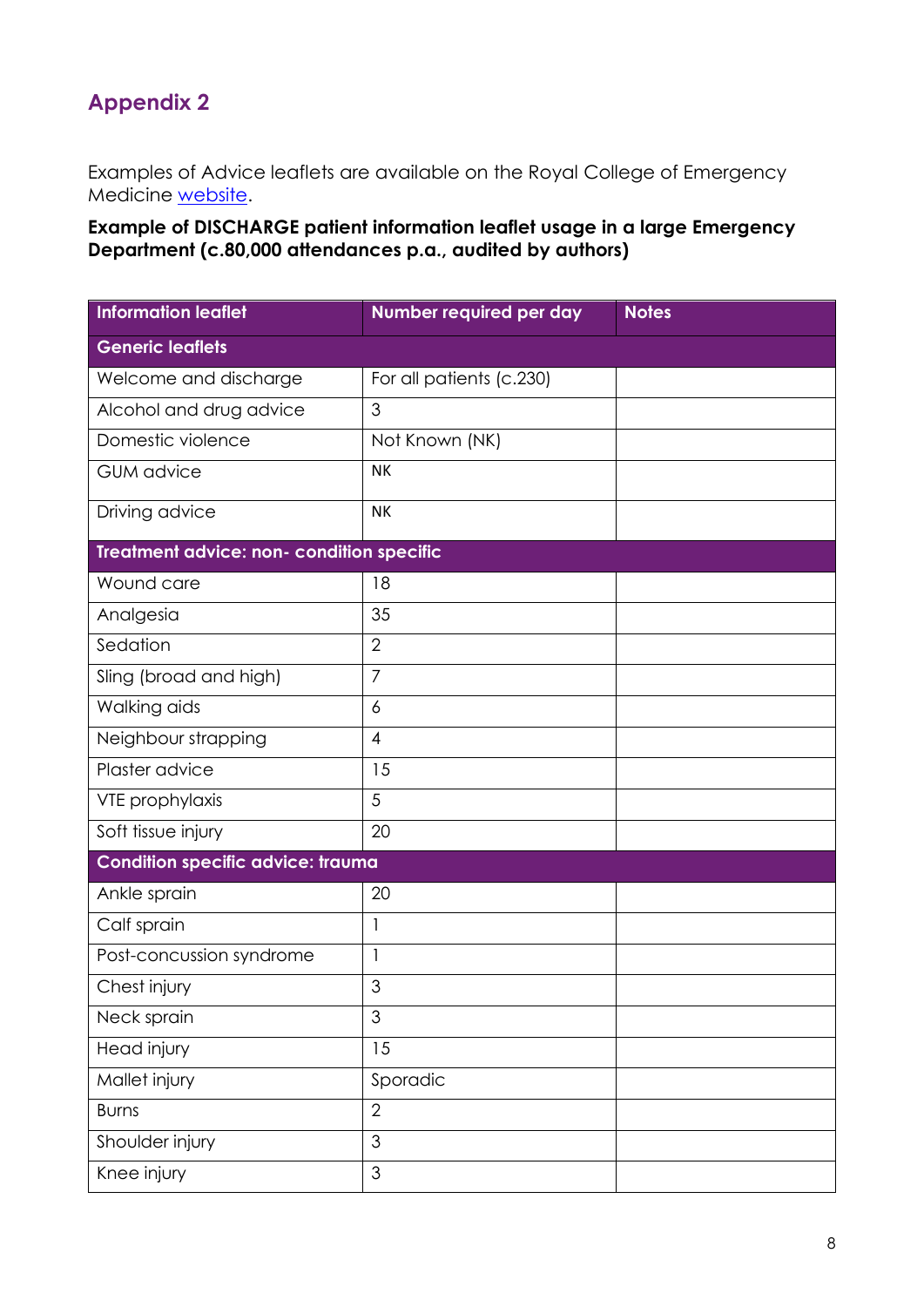| <b>Condition specific advice: non-trauma</b> |                |  |
|----------------------------------------------|----------------|--|
| Allergy                                      | 3              |  |
| 'Fits, faints, funny turns'                  | $\overline{2}$ |  |
| Epistaxis                                    | 1              |  |
| Febrile convulsion                           | 1              |  |
| Fever in children                            | 5              |  |
| Palpitation                                  | 1              |  |
| Early pregnancy problems                     |                |  |
| Inhaler use                                  | 1              |  |
| Antibiotic use                               | 5              |  |
| <b>TIA</b>                                   |                |  |
| Headache                                     | 1              |  |
| <b>MAP</b>                                   | Sporadic       |  |
| PEPSE                                        | Sporadic       |  |
| <b>Needlestick</b>                           | Sporadic       |  |
| <b>Back pain</b>                             | 5              |  |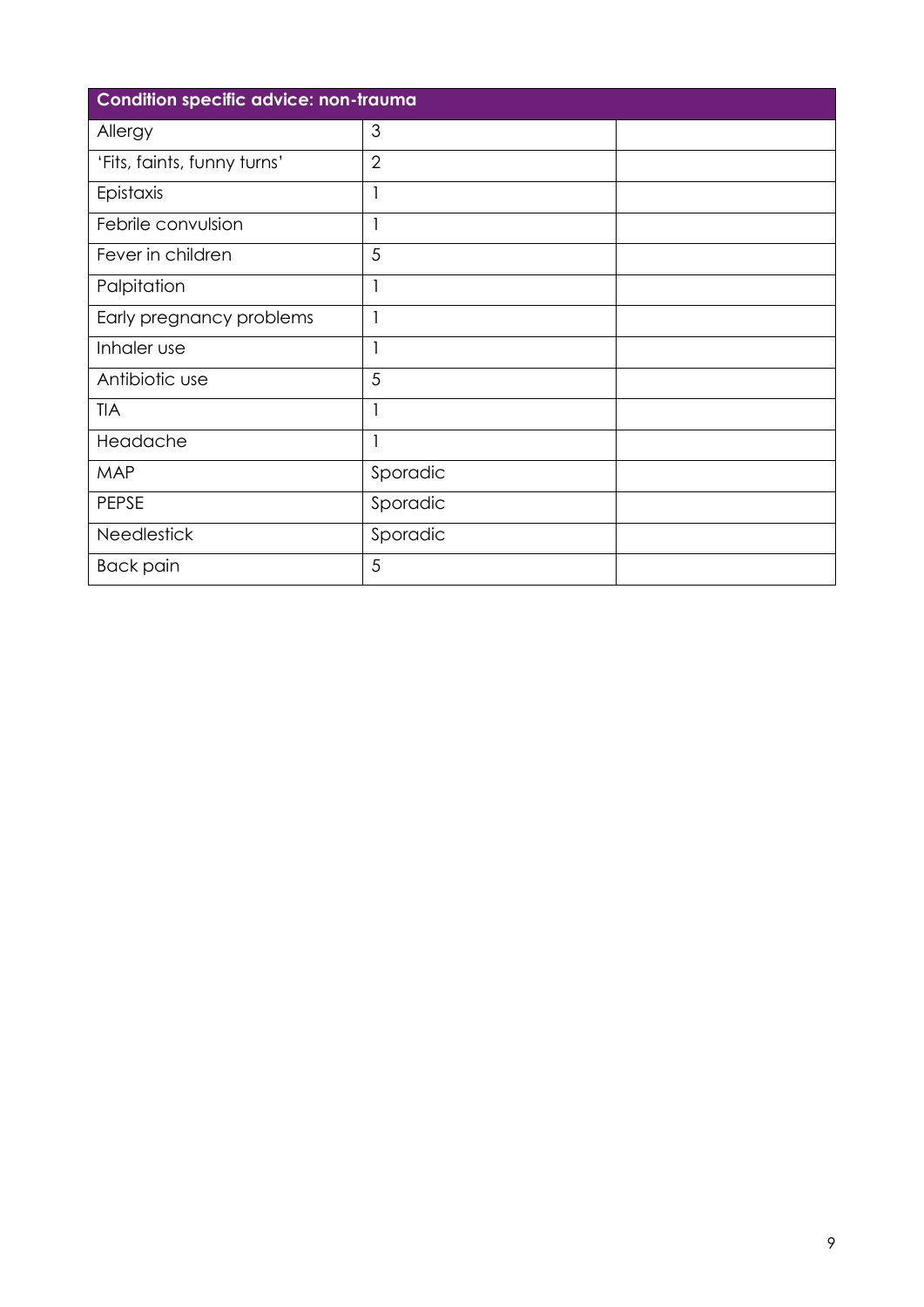## **References**

- 1. Ley P. Memory for medical information. British Journal of Social and Clinical Psychology. 1979; 18 (245-255)
- 2. Bartlett EE, Grayson M, Barker R et al. The effects of physician communications skills on patient satisfaction, recall and adherence. Journal of Chronic Diseases. 1984; 37: 755-764
- 3. McPherson CJ, Higginson IJ, Hearn J. Effective methods of giving information on cancer: a systematic review of randomised controlled trials. J Public Health Med. 2001; 23(3): 227-34
- 4. Coulter A, Ellins J. Effectiveness of strategies for informing, educating and involving patients. BMJ. 2007; 335(7069) 24-27
- 5. Logan OD, Schwab RA, Salomane JA, Watson WA. Patient understanding of Emergency Department discharge instructions. Southern Medical Journal 1996; 89(8): 770-774
- 6. Engel KG, Heister M, Smith DM et al. Patient comprehension of Emergency Department care and instructions. Are patients aware of when they do not understand? Ann Emerg Med. 2009; 53(4): 545-61